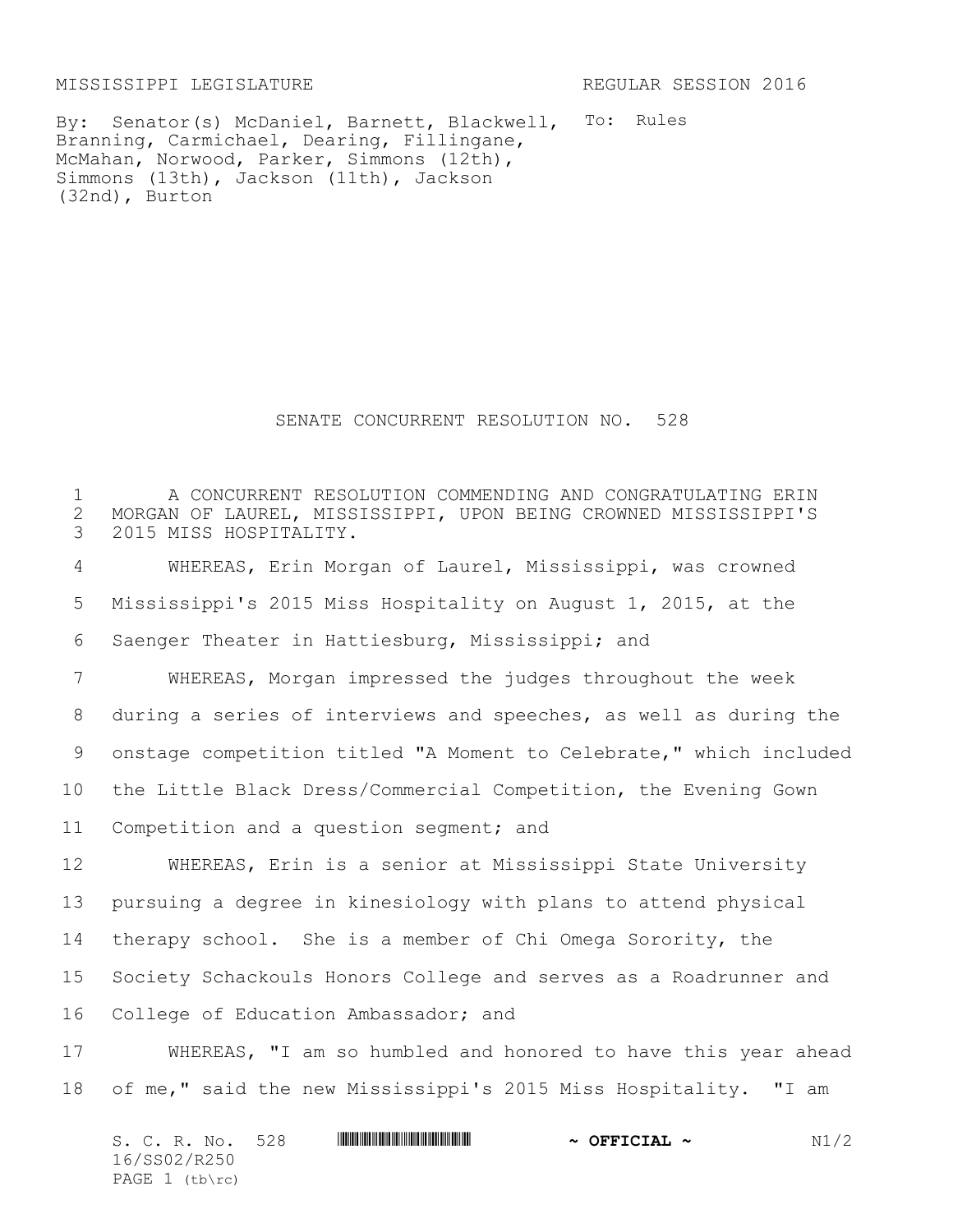grateful for the last week that I was able to spend with the 28 other intelligent, incredible young women competing alongside me. I especially want to recognize the City of Hattiesburg for opening their doors to us and I am looking forward to representing the entire Mississippi tourism industry moving forward"; and

 WHEREAS, "Erin will be a wonderful representative for our state in the next year," said Susan Slaughter, President of the Miss Hospitality Board of Directors. "She has a very exciting year ahead of her as she promotes Mississippi's economic development and tourism industries"; and

 WHEREAS, as Mississippi's 2015 Miss Hospitality, Erin will travel more than 30,000 miles promoting Mississippi's tourism and economic development. She will also serve as its Goodwill Ambassador for one year, showing hospitality to everyone she meets, and she will represent the State of Mississippi in the spring of 2016 for Mississippi Day in New York City; and

 WHEREAS, there is no doubt this impressive young lady will achieve great success as a leader in this state:

 NOW, THEREFORE, BE IT RESOLVED BY THE SENATE OF THE STATE OF MISSISSIPPI, THE HOUSE OF REPRESENTATIVES CONCURRING THEREIN, That we do hereby commend and congratulate Erin Morgan upon being chosen as Mississippi's 2015 Miss Hospitality, and extend best wishes for continued success in all of her future endeavors.

S. C. R. No. 528 **\*\*\* WILLE AND \*\*\*\* \*\*\* ~\*\*** OFFICIAL ~\* 16/SS02/R250 PAGE 2 (tb\rc)